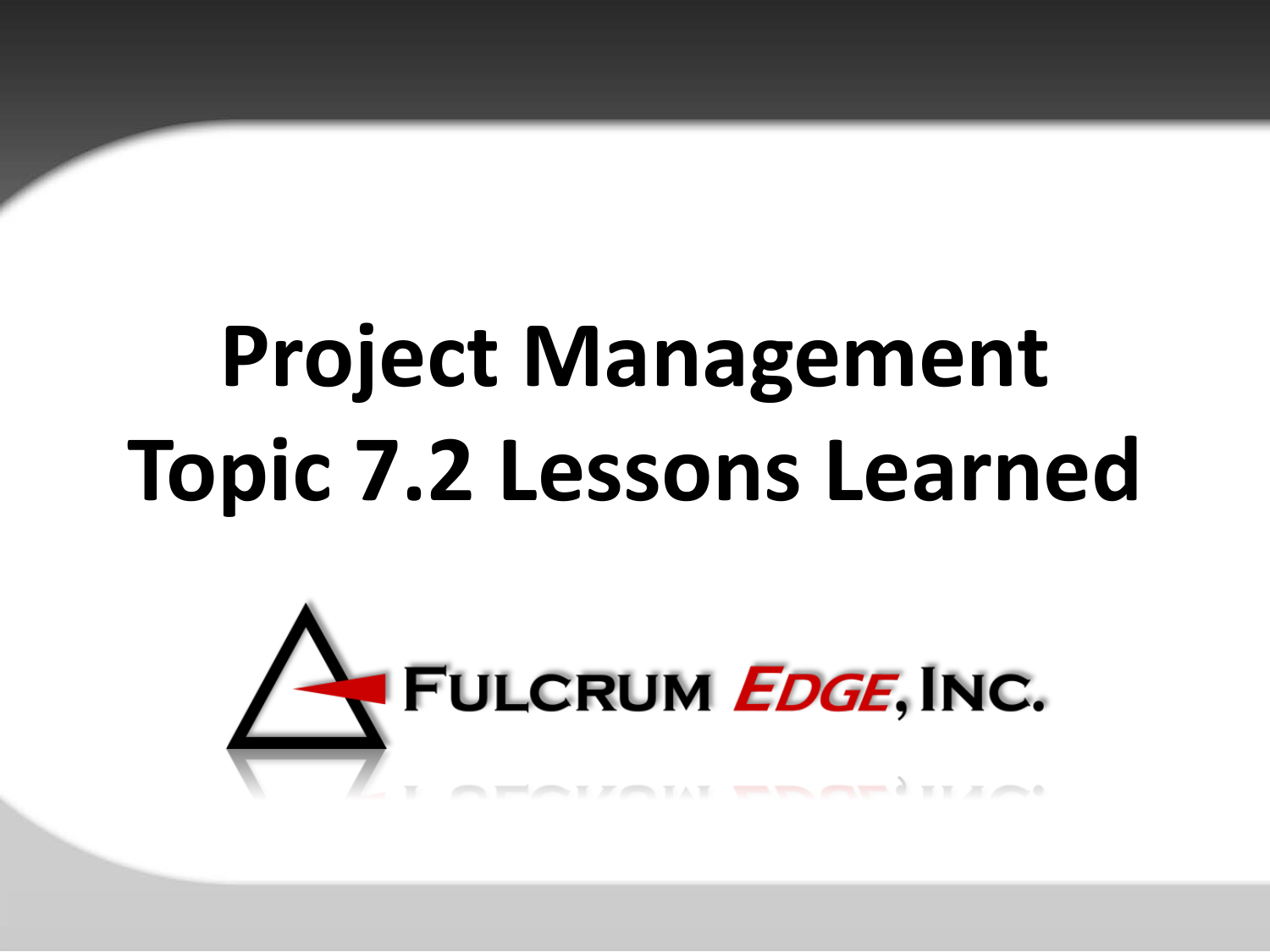#### **Lessons Learned**

- Part of organizational process assets
- Essential part of project closure and documentation
- Source of information for driving Continuous Improvement (CI)
- Reduces the occurrence of repeat mistakes
- Identifies best practices

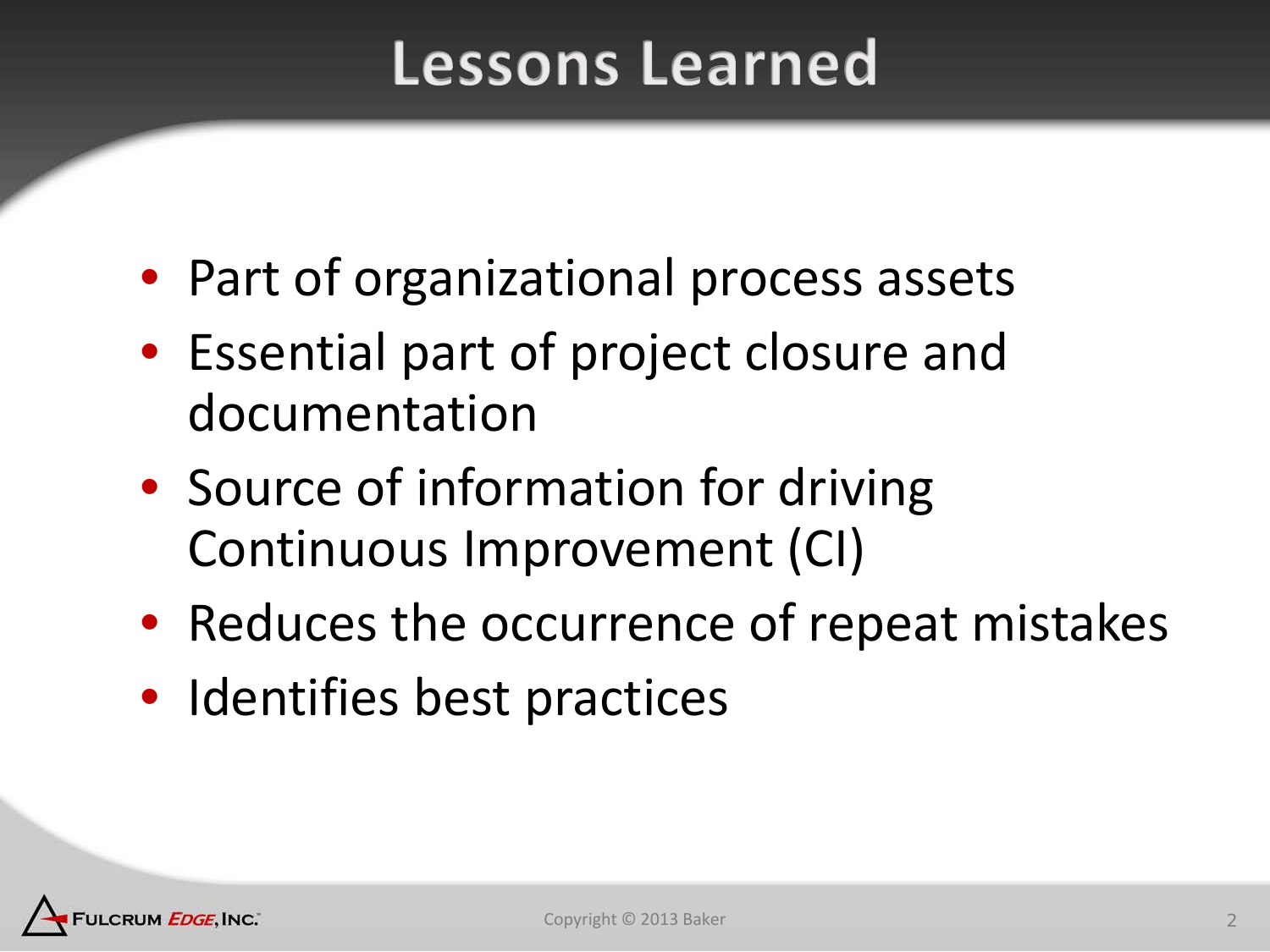#### **Lessons Learned Process Recommendations**

- Conduct lessons learned (LL) after completing each project phase
- Involve key participants of phase in LL
- Integrate the lessons learned immediately into the project process or enterprise
- Utilize participants in lessons learned session to facilitate the integration

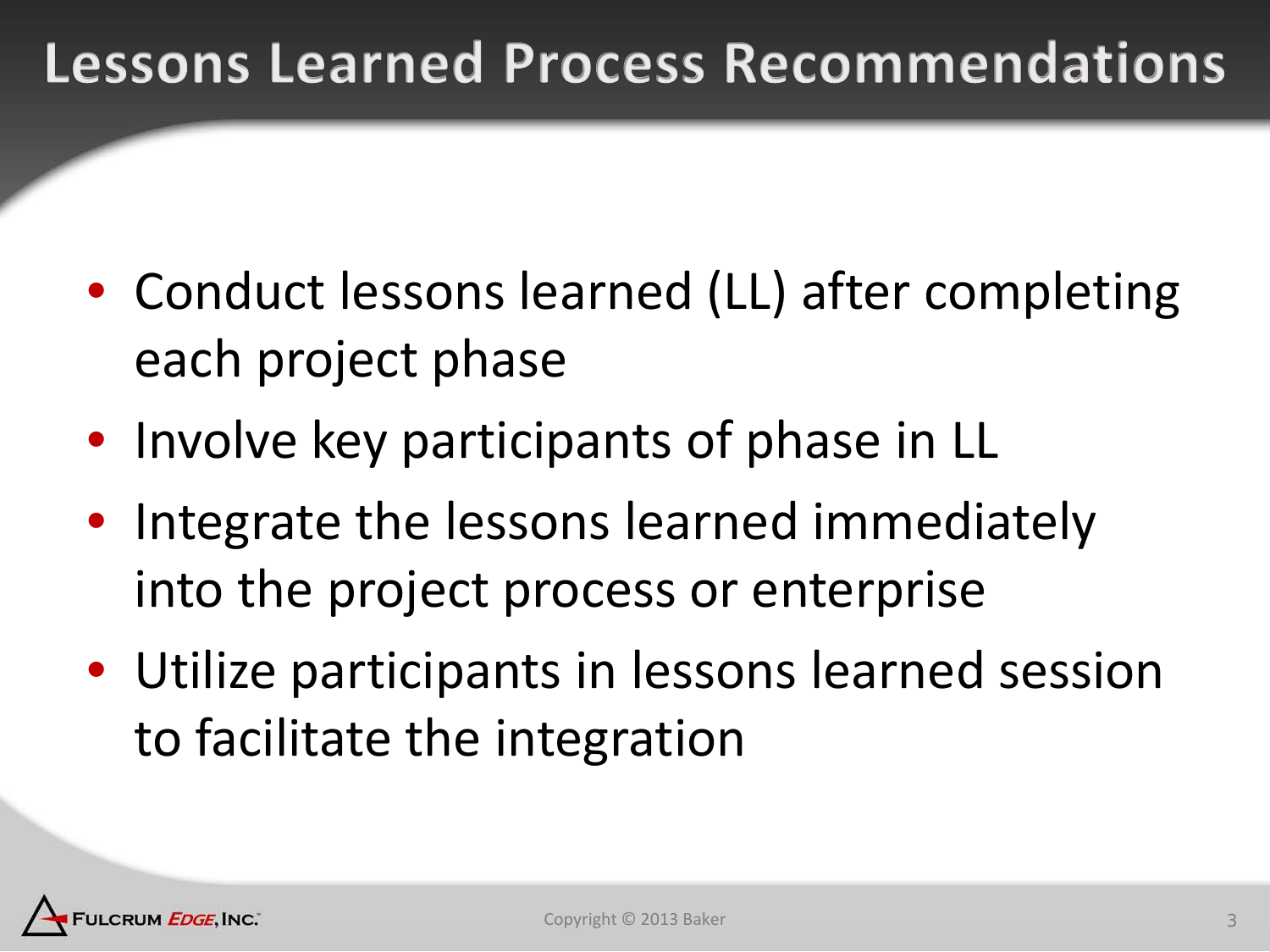#### **Project Participants in LL Session - Advantages**

- Most knowledgeable in the lesson
- Project demands are declining
- Personal experience drives commitment
- Eliminates misinterpretation

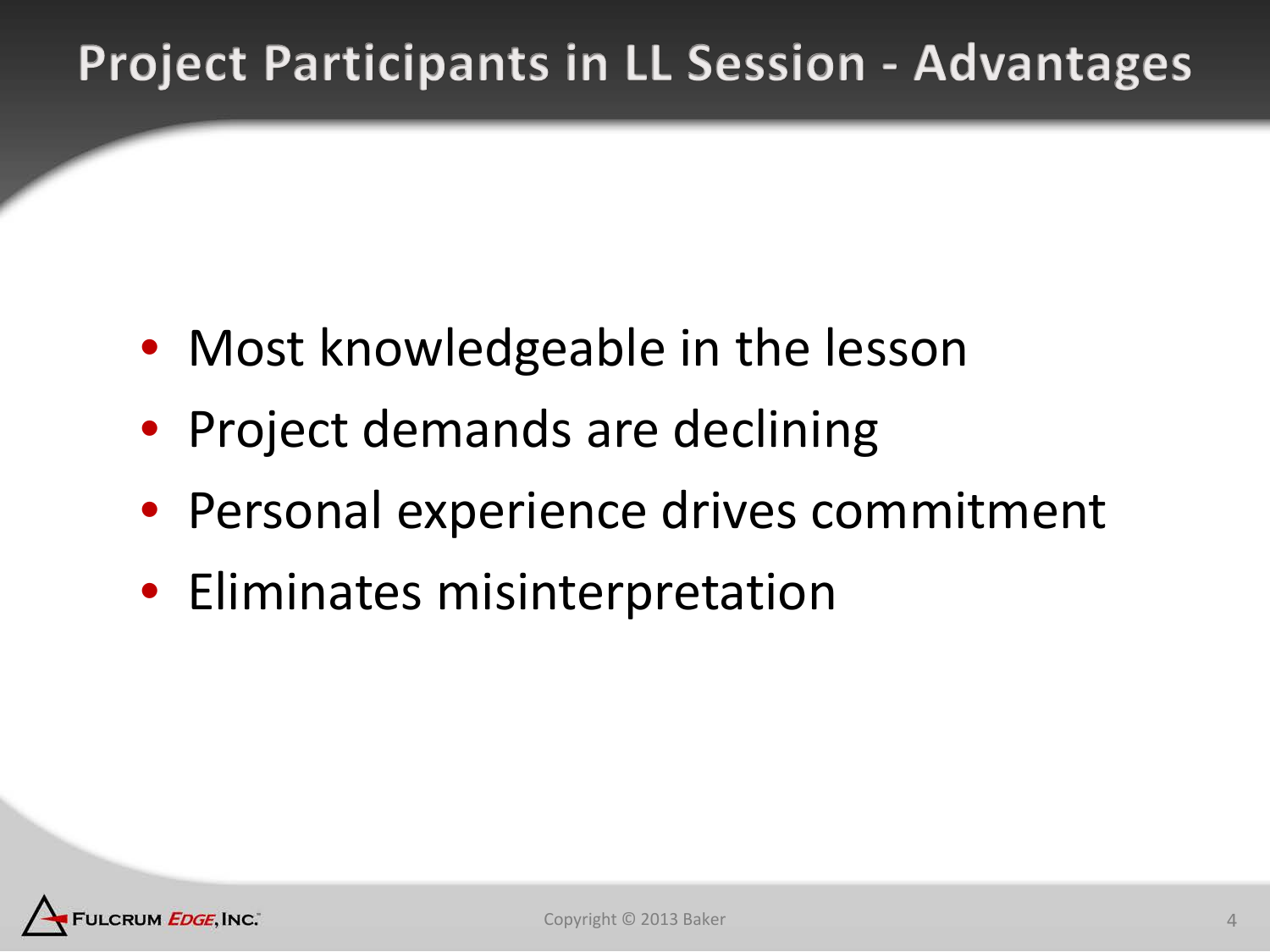### **Lessons Learned Pitfalls**

- $\checkmark$  Refer to history records without conducting formal lessons learned session
- Establish a formal lessons learned process and data file without any organization or data sorting capability
- Leave implementation of lessons learned to future project participants

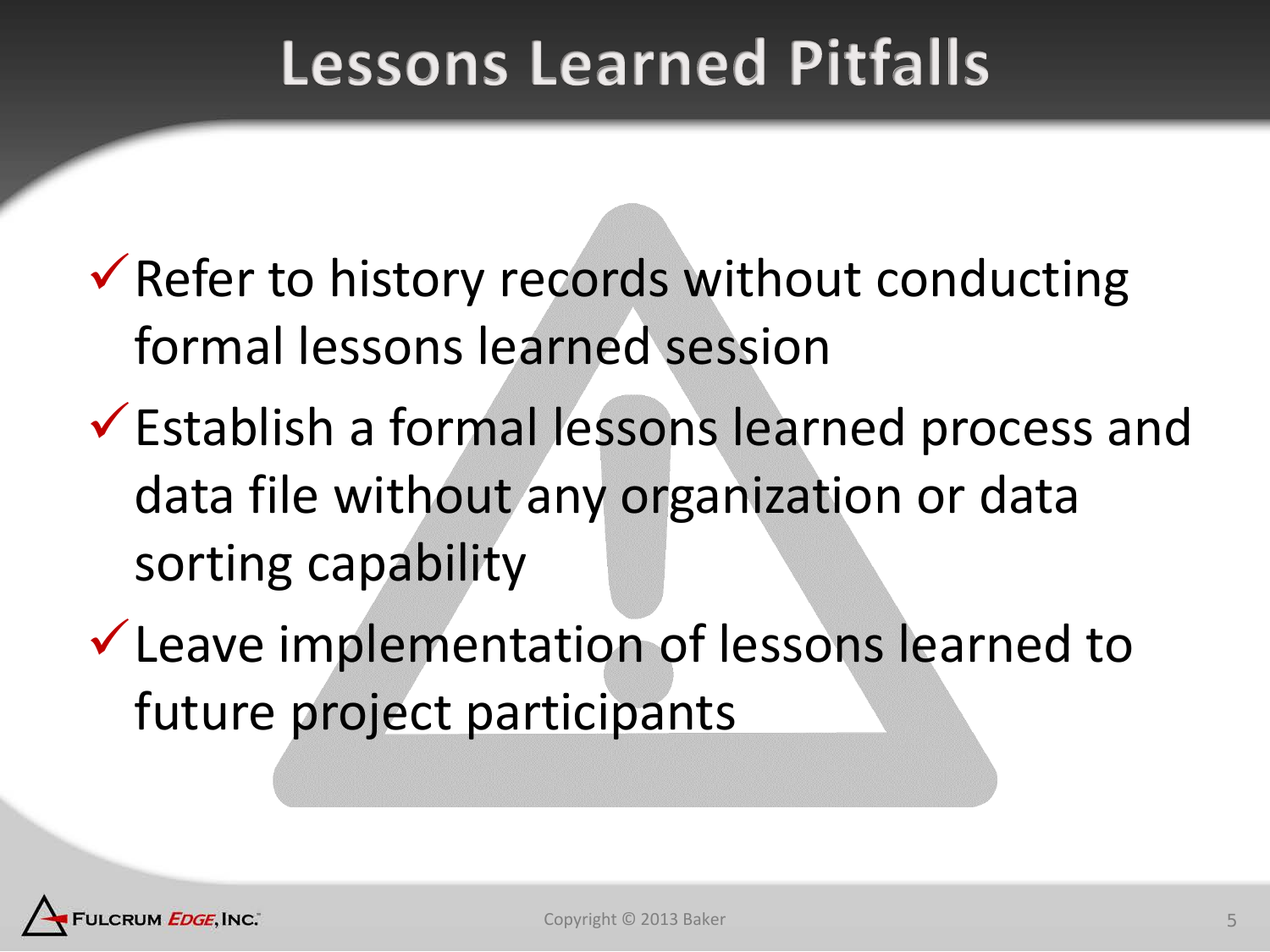#### **Lesson Learned Process**

- Project phase team establishes a meeting to identify and discuss lessons
- Project manager conducts the meeting
- Meeting is non threatening with high trust
- Avoid personalities or placing blame
- Document good and bad lessons
- Keep documentation concise & accessible
- Categorize and submit the lessons

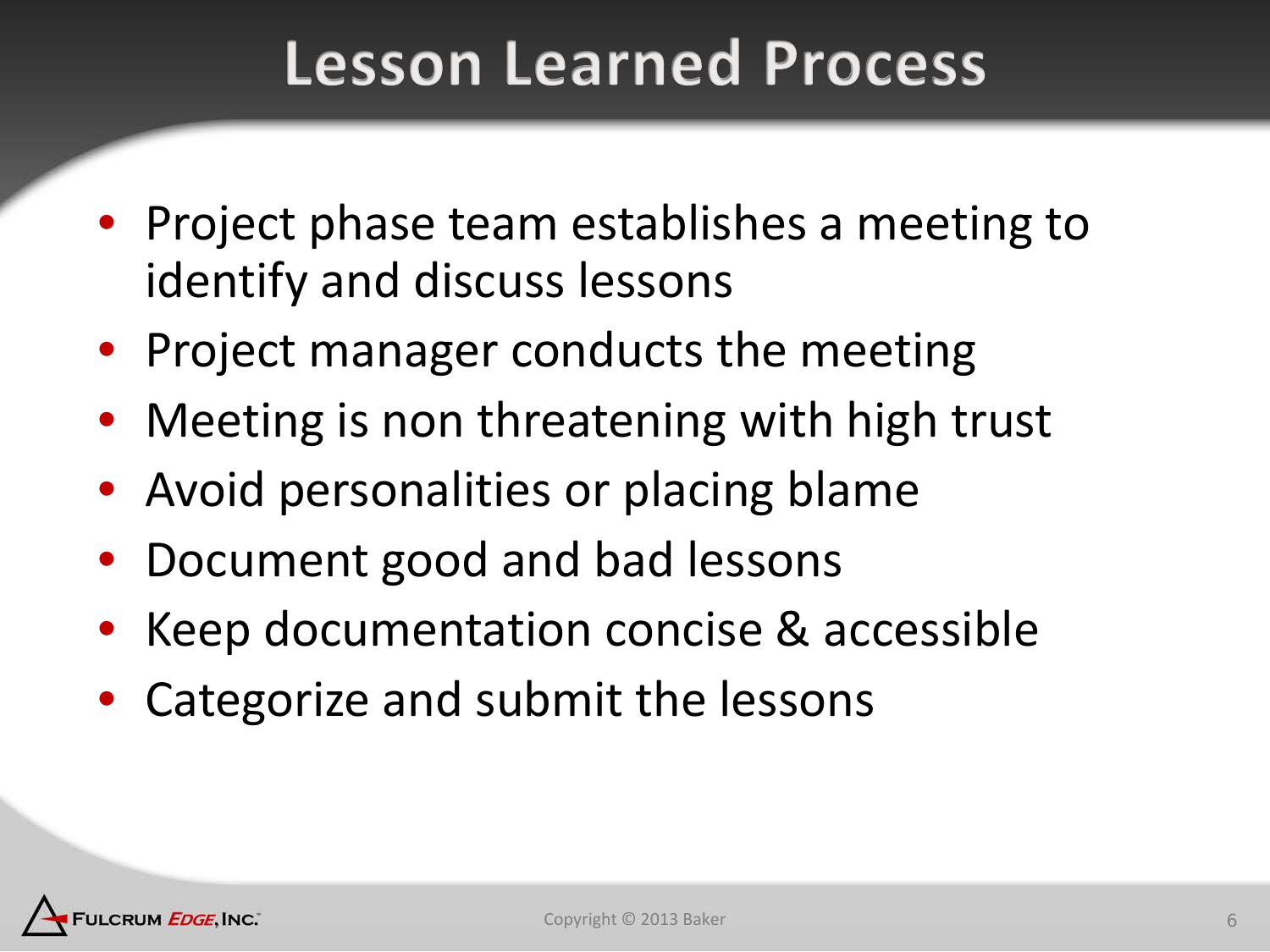#### **Lessons Learned Integration Requirements**

- Company must document all procedures, processes, and projects
- Without documentation a company cannot:
	- Direct and control operations
	- Maintain consistency and quality
	- Train new employees
	- Integrate lessons learned into the enterprise

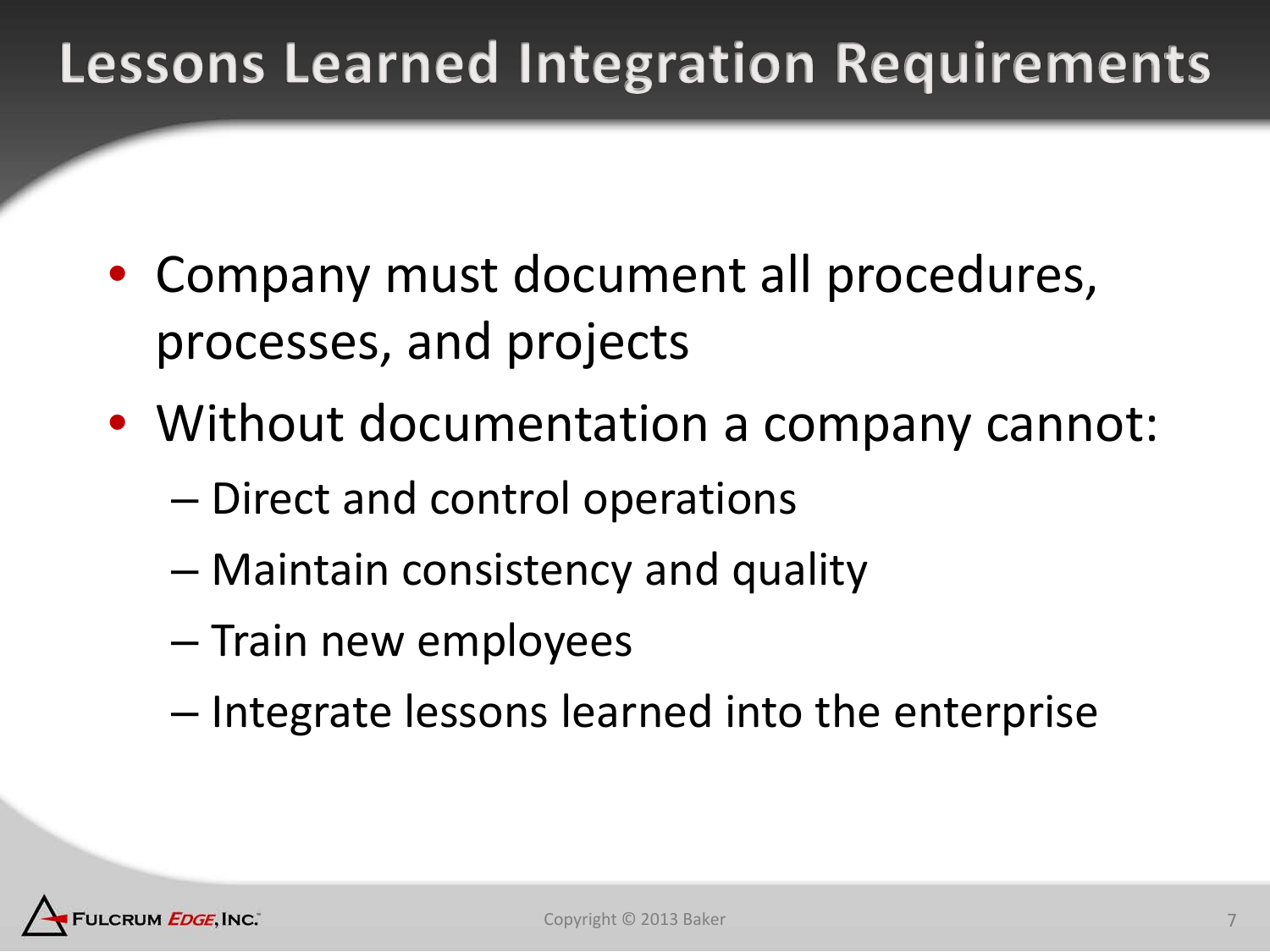## **Process to Integrate Lessons Learned**

- Identify broad categories for assigning lessons learned based on documentation available
- Identify an owner and approval process for ideas in each category
- Require teams to categorize the results of lessons learned prior to submission
- Process lessons submitted by the teams for approval and incorporation into the enterprise